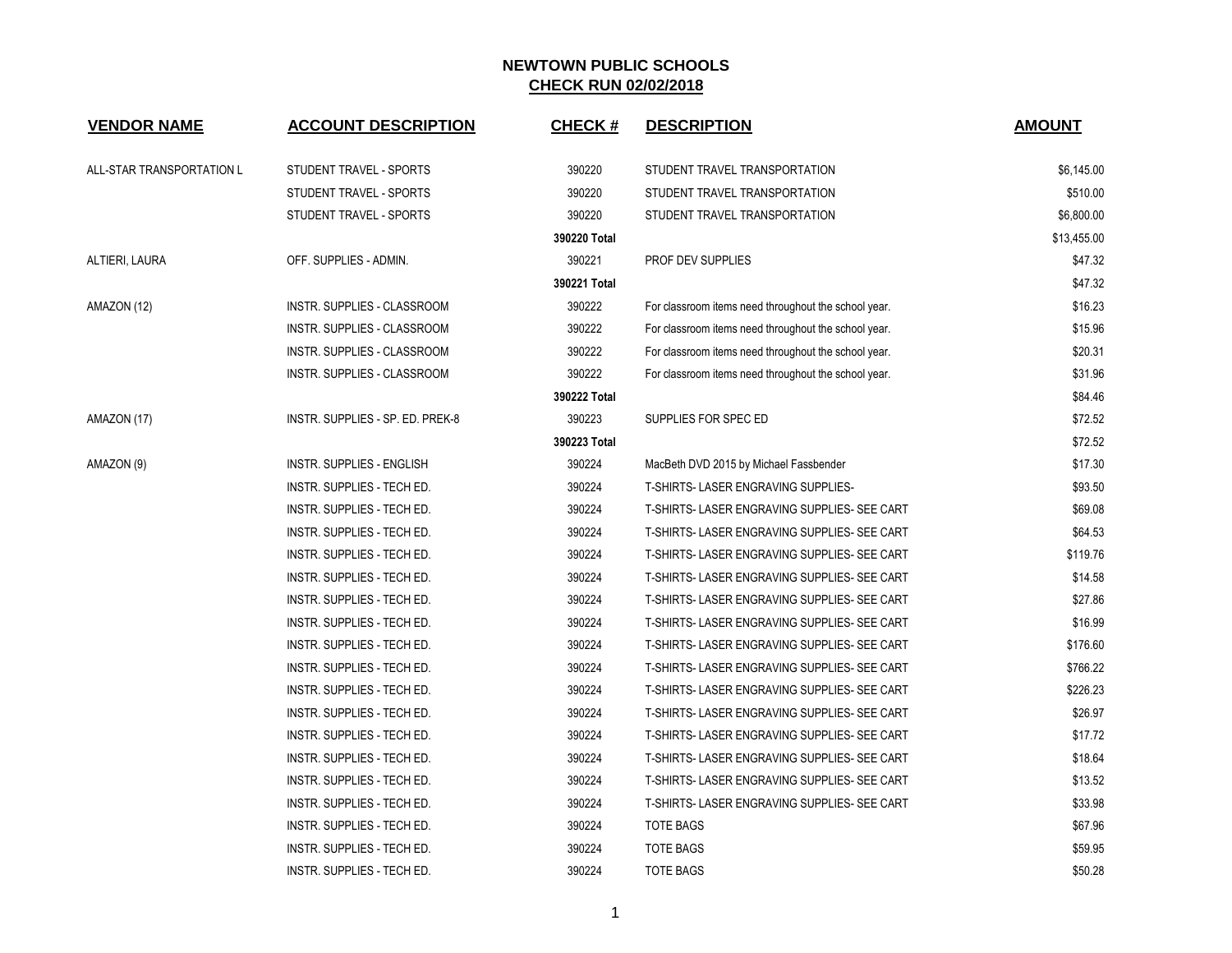| <b>VENDOR NAME</b>                   | <b>ACCOUNT DESCRIPTION</b>       | <b>CHECK#</b> | <b>DESCRIPTION</b>                                         | <b>AMOUNT</b> |
|--------------------------------------|----------------------------------|---------------|------------------------------------------------------------|---------------|
| AMAZON (9)                           | INSTR. SUPPLIES - TECH ED.       | 390224        | <b>TOTE BAGS</b>                                           | \$39.98       |
|                                      | <b>INSTR. SUPPLIES - ENGLISH</b> | 390224        | DVD Silence of the Lamns-Writing thru Film Rovello/Thomas  | \$10.00       |
|                                      | <b>INSTR. SUPPLIES - SCIENCE</b> | 390224        | The Anatomy Coloring Book Kuroski (3rd copy for Sr Awards) | \$16.47       |
|                                      | <b>INSTR. SUPPLIES - MUSIC</b>   | 390224        | DEWALT DOUBLE SAW                                          | \$578.76      |
|                                      |                                  | 390224 Total  |                                                            | \$2,526.88    |
| AMERICAN MATHEMATICS COMP            | <b>INSTR. SUPPLIES - MATH</b>    | 390225        | 10 AMC 10 EXAMS                                            | \$250.00      |
|                                      | INSTR. SUPPLIES - MATH           | 390225        | 10 AMC 12 EXAMS                                            | \$250.00      |
|                                      | <b>INSTR. SUPPLIES - MATH</b>    | 390225        | DATE REGISTRATION FEE                                      | \$88.00       |
|                                      |                                  | 390225 Total  |                                                            | \$588.00      |
| AMERICAN RED CROSS                   | STAFF TRAIN. - HEALTH ADMIN.     | 390226        | CPR/FIRST AID TRAINING 2017/18                             | \$28.00       |
|                                      |                                  | 390226 Total  |                                                            | \$28.00       |
| ASCOT EDUCATION LLC                  | TUITION - OUT-OF-DISTRICT        | 390227        | TUITION - OUT-OF-DISTRICT                                  | \$6,790.00    |
|                                      |                                  | 390227 Total  |                                                            | \$6,790.00    |
| ASSOCIATED REFUSE HAULERS            | REFUSE REMOVAL                   | 390228        | EXTRA DUMPSTER PICKUP - NHS (DEC)                          | \$360.25      |
|                                      |                                  | 390228 Total  |                                                            | \$360.25      |
| AT THE CROSSROADS INC.               | TUITION - OUT-OF-DISTRICT        | 390229        | TUITION - OUT-OF-DISTRICT                                  | \$7,200.00    |
|                                      | TUITION - OUT-OF-DISTRICT        | 390229        | TUITION - OUT-OF-DISTRICT                                  | \$2,965.50    |
|                                      |                                  | 390229 Total  |                                                            | \$10,165.50   |
| <b>AT&amp;T MOBILITY</b>             | <b>TELEPHONE &amp; CABLE</b>     | 390230        | MOBIL PHONE 2017/18                                        | \$128.04      |
|                                      |                                  | 390230 Total  |                                                            | \$128.04      |
| AUTO HOME COMMERCIAL                 | <b>EMERGENCY REPAIRS - M.S.</b>  | 390231        | PA SYSTEM / CLOCK REPAIRS - NMS                            | \$2,852.21    |
|                                      |                                  | 390231 Total  |                                                            | \$2,852.21    |
| AYOUB, CHRISTINA                     | STAFF TRAVEL - SP. ED. PREK-8    | 390232        | TRAVEL DEC 2017                                            | \$20.87       |
|                                      |                                  | 390232 Total  |                                                            | \$20.87       |
| <b>B &amp; G PIPING COMPANY INC.</b> | <b>EMERGENCY REPAIRS - H.S.</b>  | 390233        | BOILER REPAIRS TO (3) BOILERS - NHS                        | \$23,525.00   |
|                                      |                                  | 390233 Total  |                                                            | \$23,525.00   |
| <b>BAGEL DELIGHT</b>                 | OTHER SUPPLIES - STAFF DEVELOP.  | 390234        | PO 84501 BREAKFAST 01/29/2018                              | \$299.90      |
|                                      | CONTRACTED SERV. - SUPER.        | 390234        | BOE BAGELS 01/19/2018                                      | \$59.95       |
|                                      | OFF. SUPPLIES - ADMIN.           | 390234        | <b>FACULTY PLC MEETING</b>                                 | \$239.95      |
|                                      |                                  | 390234 Total  |                                                            | \$599.80      |
| BERKHIN, CHANTALINE                  | <b>TUTORS - HOMEBOUND</b>        | 390235        | <b>TUTORS - HOMEBOUND</b>                                  | \$570.00      |
|                                      |                                  | 390235 Total  |                                                            | \$570.00      |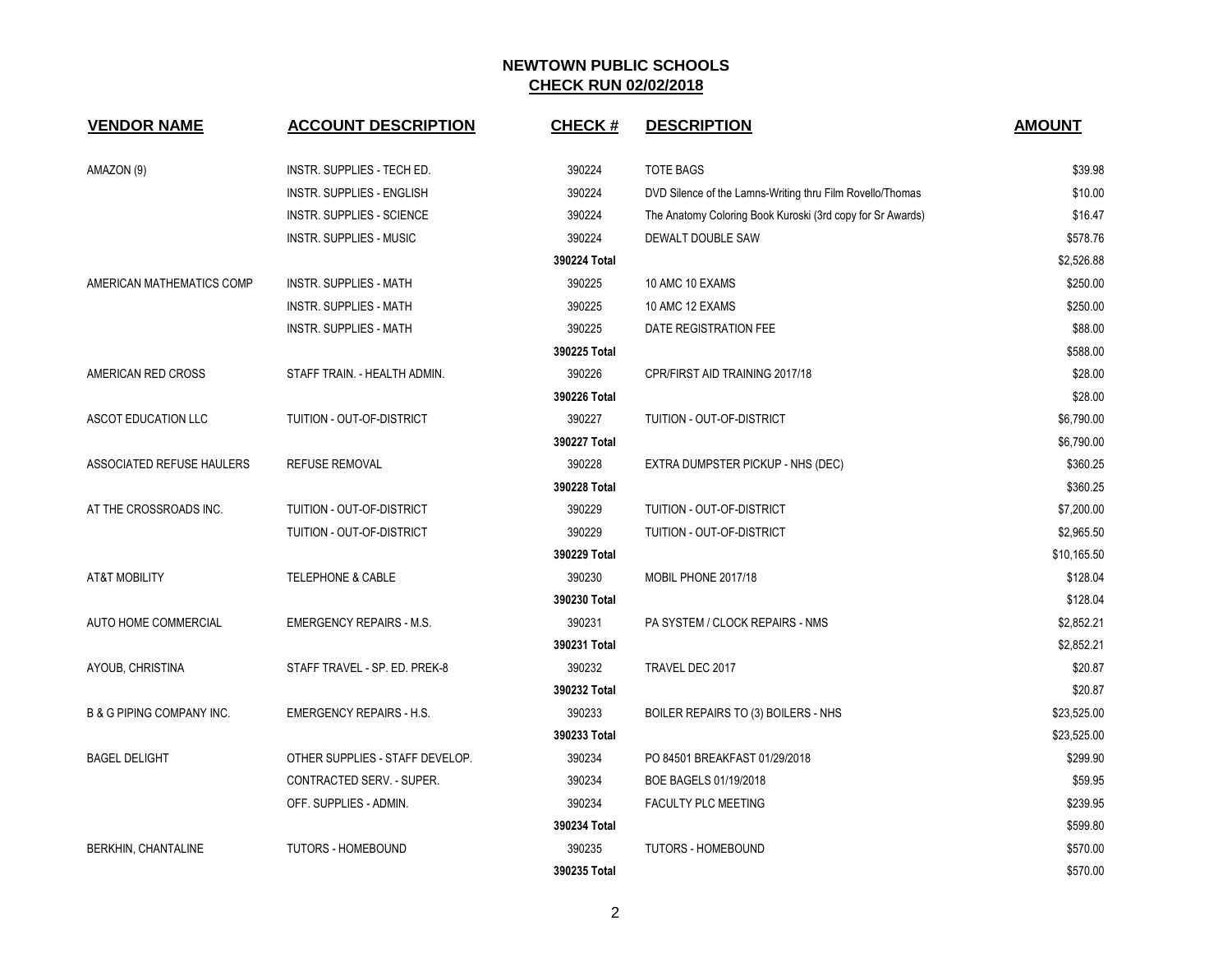| <b>VENDOR NAME</b>         | <b>ACCOUNT DESCRIPTION</b>             | <b>CHECK#</b> | <b>DESCRIPTION</b>                                             | <b>AMOUNT</b> |
|----------------------------|----------------------------------------|---------------|----------------------------------------------------------------|---------------|
| BOB AND RAY OVERHEAD DOOR  | B. & G. REPAIRS - RIS.                 | 390236        | OVERHEAD DOOR REPAIR - RIS                                     | \$225.00      |
|                            |                                        | 390236 Total  |                                                                | \$225.00      |
| CBS LLC                    | REPAIRS - INFO. TECH.                  | 390237        | Epson 680 Super Short Throw, Wall plate and full installation. | \$1,509.00    |
|                            |                                        | 390237 Total  |                                                                | \$1,509.00    |
| <b>CCSN</b>                | PROF. SERV. - PSYCH/MED. EVAL.         | 390238        | PROF. SERV. - PSYCH/MED. EVAL.                                 | \$2,000.00    |
|                            |                                        | 390238 Total  |                                                                | \$2,000.00    |
| <b>CCSS</b>                | STAFF TRAIN. - CLASSROOM               | 390239        | REGULAR ADMISSION FOR 48TH NORTHEAST REGIONAL CONF             | \$169.00      |
|                            |                                        | 390239 Total  |                                                                | \$169.00      |
| CED                        | <b>EMERGENCY REPAIRS - GEN.</b>        | 390240        | <b>COMPRESSOR REPAIR PARTS - MAINT SHOP</b>                    | \$469.00      |
|                            |                                        | 390240 Total  |                                                                | \$469.00      |
| CHAINSAWS UNLIMITED,       | REPAIRS - MAINT.                       | 390241        | SNOW BLOWER REPAIR - MAINT REPAIRS                             | \$249.29      |
|                            |                                        | 390241 Total  |                                                                | \$249.29      |
| CHARTER COMMUNICATION      | <b>TELEPHONE &amp; CABLE</b>           | 390242        | SERV 2017/18                                                   | \$3,193.55    |
|                            |                                        | 390242 Total  |                                                                | \$3,193.55    |
| CONNEC-TO-TALK             | PROF. SERV. - PSYCH/MED. EVAL.         | 390243        | ABA SERV 01/22-01/26/18                                        | \$1,400.00    |
|                            | PROF. SERV. - PSYCH/MED. EVAL.         | 390243        | BCBA CONSULT 01/22-01/24/18                                    | \$1,827.50    |
|                            |                                        | 390243 Total  |                                                                | \$3,227.50    |
| <b>CREC</b>                | CONTRACTED SERV. - SP/HEAR.            | 390244        | CONTRACTED SERV. - SP/HEAR.                                    | \$1,650.00    |
|                            |                                        | 390244 Total  |                                                                | \$1,650.00    |
| <b>CROWN TROPHY</b>        | CONTRACTED SERV. - CLASSRM             | 390245        | Engraving of Plaques for school display case, 2017.            | \$206.00      |
|                            |                                        | 390245 Total  |                                                                | \$206.00      |
| <b>CSCA</b>                | STAFF TRAIN. - GUIDANCE                | 390246        | CSCA ANNUAL CONFERENCE REGISTRATION FEE                        | \$70.00       |
|                            |                                        | 390246 Total  |                                                                | \$70.00       |
| DALY, MJ LLC               | <b>EMERGENCY REPAIRS - H.</b>          | 390247        | <b>BACKFLOW REPAIR - HAWL</b>                                  | \$486.10      |
|                            |                                        | 390247 Total  |                                                                | \$486.10      |
| DE BRANTES, NATHALIE       | INSTR. SUPPLIES - CLASSROOM            | 390248        | <b>FACULTY MEETING</b>                                         | \$92.14       |
|                            |                                        | 390248 Total  |                                                                | \$92.14       |
| <b>DESIGNS &amp; SIGNS</b> | <b>REPAIRS - SPORTS</b>                | 390249        | Ref Inv 2193847 Re-embroidered uniforms - new logo             | \$575.00      |
|                            |                                        | 390249 Total  |                                                                | \$575.00      |
| DNR LABORATORIES LLC       | CAPITAL OUTLAY-NHS AUDITORIUM PHASE II | 390250        | CONSTRUCTION MATERIAL TO RE-ENFORCE WALLS                      | \$2,600.00    |
|                            |                                        | 390250 Total  |                                                                | \$2,600.00    |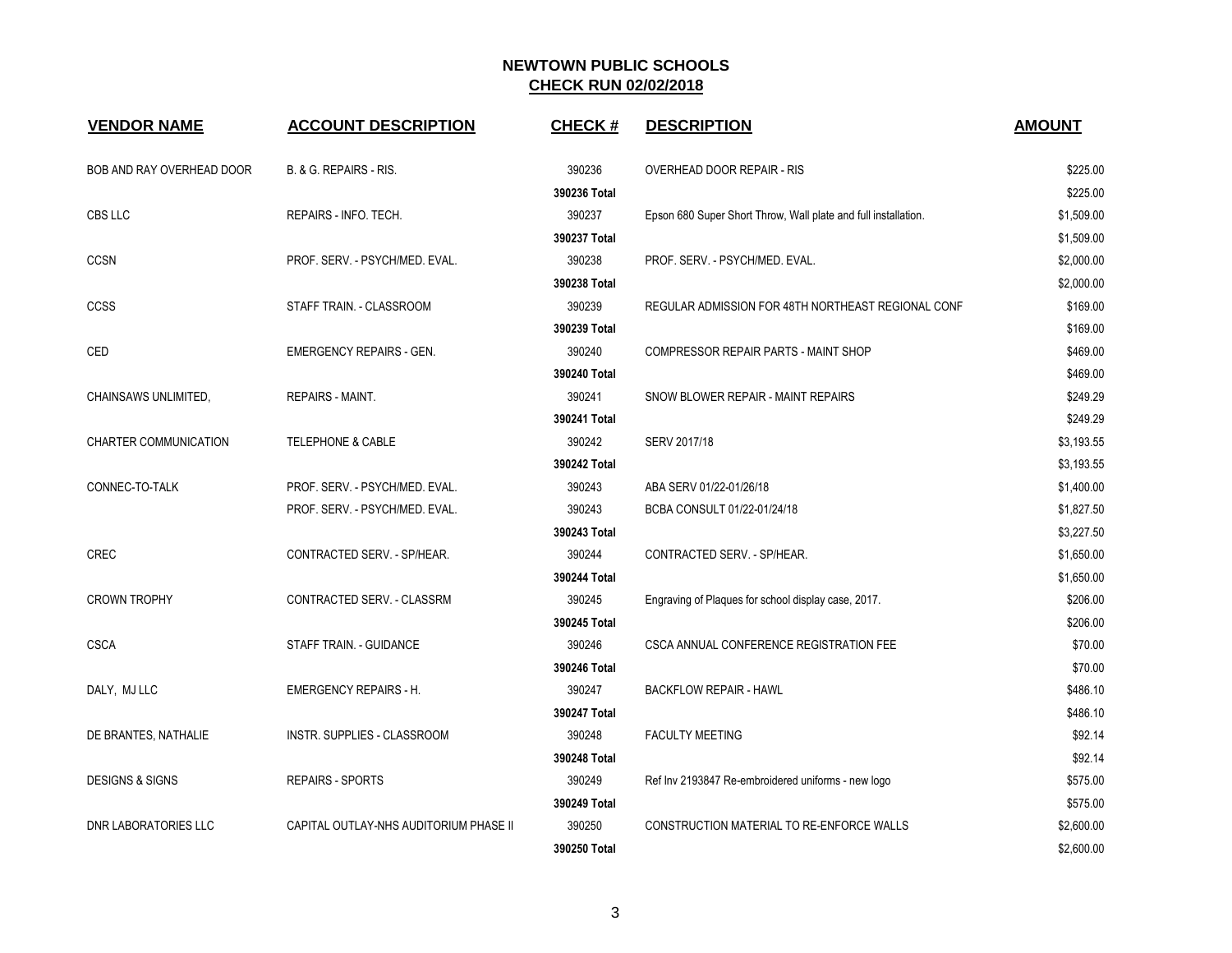| <b>VENDOR NAME</b>           | <b>ACCOUNT DESCRIPTION</b>     | <b>CHECK#</b> | <b>DESCRIPTION</b>                            | <b>AMOUNT</b> |
|------------------------------|--------------------------------|---------------|-----------------------------------------------|---------------|
| EAGLE HILL SOUTHPORT SCHOOL  | TUITION - OUT-OF-DISTRICT      | 390251        | TUITION - OUT-OF-DISTRICT                     | \$23,950.00   |
|                              |                                | 390251 Total  |                                               | \$23,950.00   |
| EAST RIVER ENERGY INC.       | FUEL OIL - GEN.                | 390252        | FUEL OIL 357.3 GAL GARAGE                     | \$673.33      |
|                              | FUEL OIL - H.                  | 390252        | FUEL OIL 3601.0 GAL HAW                       | \$6,786.08    |
|                              | FUEL OIL - HOM.                | 390252        | FUEL OIL 3601.0 GAL HOM                       | \$6,786.08    |
|                              | FUEL OIL - RIS.                | 390252        | FUEL OIL 7102.0 GAL RIS                       | \$13,383.71   |
|                              | FUEL OIL - H.S.                | 390252        | FUEL OIL 7500.0 GAL H/S                       | \$14,133.75   |
|                              |                                | 390252 Total  |                                               | \$41,762.95   |
| EASTERN WATER SOLUTIONS      | PROF. SERV. - B. & G.          | 390253        | CERTIFIED OPERATIONS FOR PUBLIC WATER SYSTEMS | \$350.00      |
|                              |                                | 390253 Total  |                                               | \$350.00      |
| <b>EPES SOFTWARE</b>         | OFF. SUPPLIES - ADMIN.         | 390254        | WEB Accounting Renewal - #5231                | \$168.00      |
|                              |                                | 390254 Total  |                                               | \$168.00      |
| <b>ESPITEE, KRISTEN</b>      | STAFF TRAVEL - SP. ED. PREK-8  | 390255        | TRAVEL DEC 2017                               | \$86.72       |
|                              |                                | 390255 Total  |                                               | \$86.72       |
| EVERSOURCE (ELEC-BOE)        | ELECTRICITY - S.H.             | 390256        | ELEC 5146697041 64,512. KWH                   | \$10,569.90   |
|                              | ELECTRICITY - M.G.             | 390256        | ELEC 51171733009 21,040. KWH                  | \$3,433.48    |
|                              | ELECTRICITY - HOM.             | 390256        | ELEC 51844633024 50,688. KWH                  | \$8,827.73    |
|                              | ELECTRICITY - H.S.             | 390256        | ELEC 51223253097 30.00 KWH                    | \$47.22       |
|                              | ELECTRICITY - H.S.             | 390256        | ELEC 51318375011 3471. KWH                    | \$449.24      |
|                              | ELECTRICITY - H.S.             | 390256        | ELEC 51418253076 321,840. KWH                 | \$47,874.15   |
|                              | ELECTRICITY - H.S.             | 390256        | ELEC 51356633040                              | \$44.25       |
|                              |                                | 390256 Total  |                                               | \$71,245.97   |
| EVERSOURCE (GAS-BOE)         | PROPANE & NATURAL GAS - M.S.   | 390257        | GAS 57201350022 12537.9 CCF                   | \$7,489.55    |
|                              | PROPANE & NATURAL GAS - H.S.   | 390257        | GAS 57379855042 580.2 CCF                     | \$600.70      |
|                              |                                | 390257 Total  |                                               | \$8,090.25    |
| FOLLETT SCHOOL SOLUTIONS     | <b>SUPPLIES - LIBRARY</b>      | 390258        | 1,000 barcodes for book processing (sheets)   | \$85.00       |
|                              | <b>SUPPLIES - LIBRARY</b>      | 390258        | Shipping and Handling Charges                 | \$8.50        |
|                              |                                | 390258 Total  |                                               | \$93.50       |
| <b>GENGRAS CENTER SCHOOL</b> | TUITION - OUT-OF-DISTRICT      | 390259        | TUITION - OUT-OF-DISTRICT                     | \$9,410.00    |
|                              |                                | 390259 Total  |                                               | \$9,410.00    |
| GONSKI, JILL                 | INSTR. SUPPLIES - SP. ED. H.S. | 390260        | <b>TOOLS FOR LIVING</b>                       | \$71.18       |
|                              |                                | 390260 Total  |                                               | \$71.18       |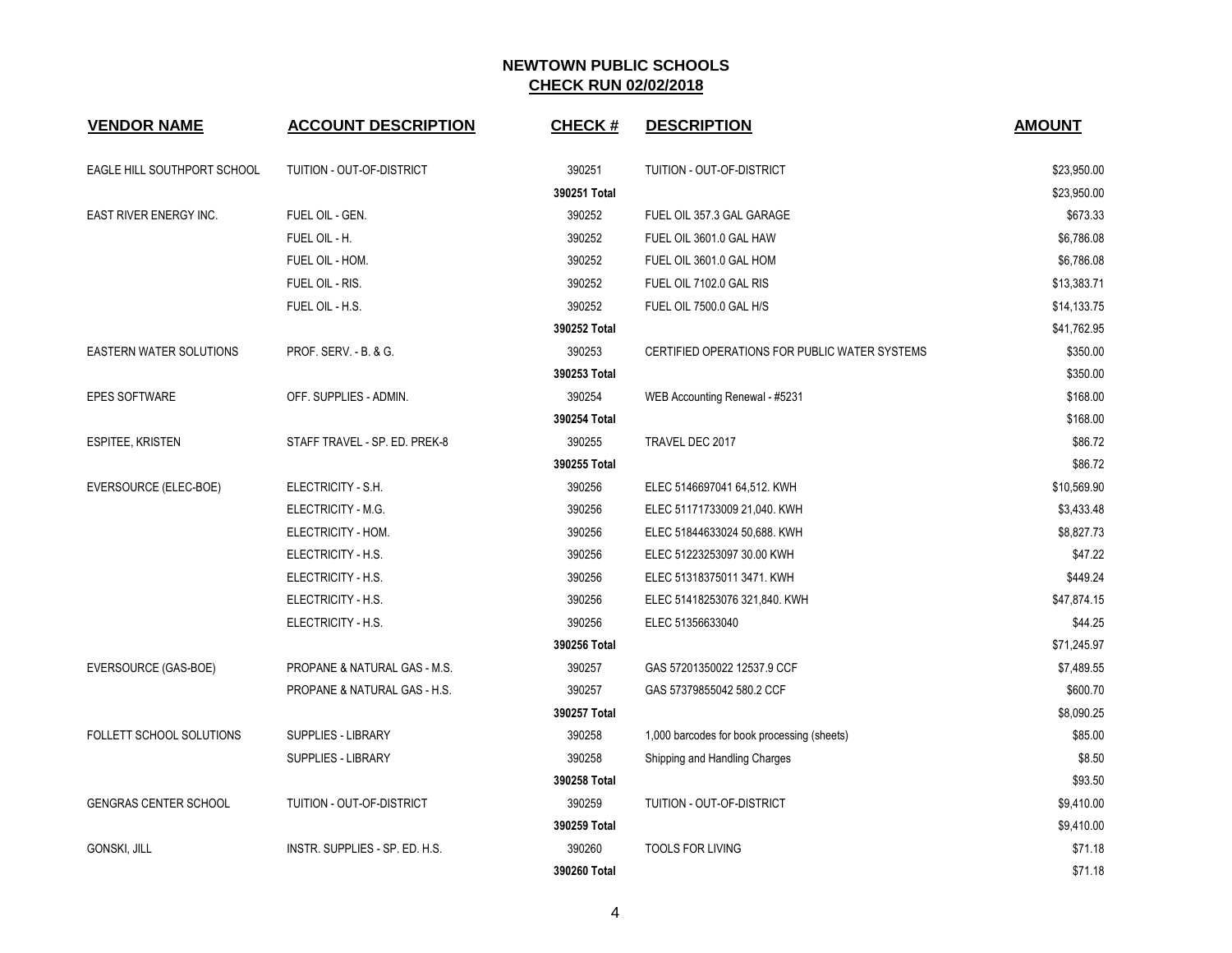| <b>VENDOR NAME</b>              | <b>ACCOUNT DESCRIPTION</b>          | <b>CHECK#</b> | <b>DESCRIPTION</b>                                      | <b>AMOUNT</b> |
|---------------------------------|-------------------------------------|---------------|---------------------------------------------------------|---------------|
| <b>GRAINGER</b>                 | INSTR. SUPPLIES - TECH ED.          | 390261        | <b>PARTS</b>                                            | \$216.29      |
|                                 | INSTR. SUPPLIES - TECH ED.          | 390261        | <b>PARTS</b>                                            | \$111.96      |
|                                 |                                     | 390261 Total  |                                                         | \$328.25      |
| <b>PRIVATE</b>                  | TUITION - OUT-OF-DISTRICT           | 390262        | TUITION - OUT-OF-DISTRICT                               | \$2,520.00    |
|                                 |                                     | 390262 Total  |                                                         | \$2,520.00    |
| <b>PRIVATE</b>                  | PROF. SERV. - PSYCH/MED. EVAL.      | 390263        | PROF. SERV. - PSYCH/MED. EVAL.                          | \$5,845.00    |
|                                 |                                     | 390263 Total  |                                                         | \$5,845.00    |
| <b>HAT CITY PAPER &amp; SUP</b> | <b>B&amp;G SUPPLIES - CUSTODIAL</b> | 390264        | PAPER PRODUCTS, LYSOL, LINERS, VAC BAGS - CUST SUPPLIES | \$2,408.00    |
|                                 | <b>REPAIRS - SPORTS</b>             | 390264        | Athletic Surface Disinfectant for Wrestling Mats        | \$117.80      |
|                                 |                                     | 390264 Total  |                                                         | \$2,525.80    |
| HB COMMUNICATIONS INC.          | REPAIRS - INFO. TECH.               | 390265        | Epson Powerlite 530 with coupler, pipe                  | \$1,420.00    |
|                                 | REPAIRS - INFO. TECH.               | 390265        | Epson Powerlite 530, Chief adapter plate                | \$1,117.00    |
|                                 | REPAIRS - INFO. TECH.               | 390265        | Epson PowerLite 530                                     | \$769.00      |
|                                 | REPAIRS - INFO. TECH.               | 390265        | Labor to remove existing, install new Epson Short Throw | \$539.00      |
|                                 |                                     | 390265 Total  |                                                         | \$3,845.00    |
| <b>HOMETOWN TOOL LLC</b>        | <b>B&amp;G SUPPLIES - MAINT.</b>    | 390266        | <b>BATTERY CHARGER - MAINT SUPPLIES</b>                 | \$39.00       |
|                                 |                                     | 390266 Total  |                                                         | \$39.00       |
| <b>HOUGHTON MIFFLIN COM</b>     | INSTR. SUPPLIES - SP. ED. PREK-8    | 390267        | SAXON MATH STUDENT WORKBOOK PART 1 9781600325700        | \$21.40       |
|                                 | INSTR. SUPPLIES - SP. ED. PREK-8    | 390267        | <b>SHIPPING</b>                                         | \$5.00        |
|                                 | INSTR. SUPPLIES - SP. ED. PREK-8    | 390267        | SAXON MATH 1 STUDENT WORKBOOK PART 2 9781600325724      | \$21.40       |
|                                 | INSTR. SUPPLIES - SP. ED. PREK-8    | 390267        | <b>SHIPPING</b>                                         | \$5.00        |
|                                 |                                     | 390267 Total  |                                                         | \$52.80       |
| KINSLEY POWER SYSTEMS           | B. & G. REPAIRS - H.S.              | 390268        | GENERATOR CHECK DURING POWER SHUTDOWN - NHS             | \$651.25      |
|                                 |                                     | 390268 Total  |                                                         | \$651.25      |
| <b>LCS PRODUCTS</b>             | INSTR. SUPPLIES - CLASSROOM         | 390269        | Item 62027, Chair Glides, 2 class sets.                 | \$94.00       |
|                                 | INSTR. SUPPLIES - CLASSROOM         | 390269        | Shipping charge                                         | \$13.00       |
|                                 |                                     | 390269 Total  |                                                         | \$107.00      |
| LEAHY'S FUELS INC.              | PROPANE & NATURAL GAS - M.G.        | 390270        | PROPANE 111.1 UNITS M/G                                 | \$243.31      |
|                                 | PROPANE & NATURAL GAS - H.S.        | 390270        | PROPANE 387.1 UNITS H/S KITCHEN                         | \$809.04      |
|                                 |                                     | 390270 Total  |                                                         | \$1,052.35    |
| MACHADO, ANA PAULA DR.          | MEDICAL ADVISOR - HEALTH ADMIN      | 390271        | FEB 2018 MEDICAL DIRECTOR                               | \$1,000.00    |
|                                 |                                     | 390271 Total  |                                                         | \$1,000.00    |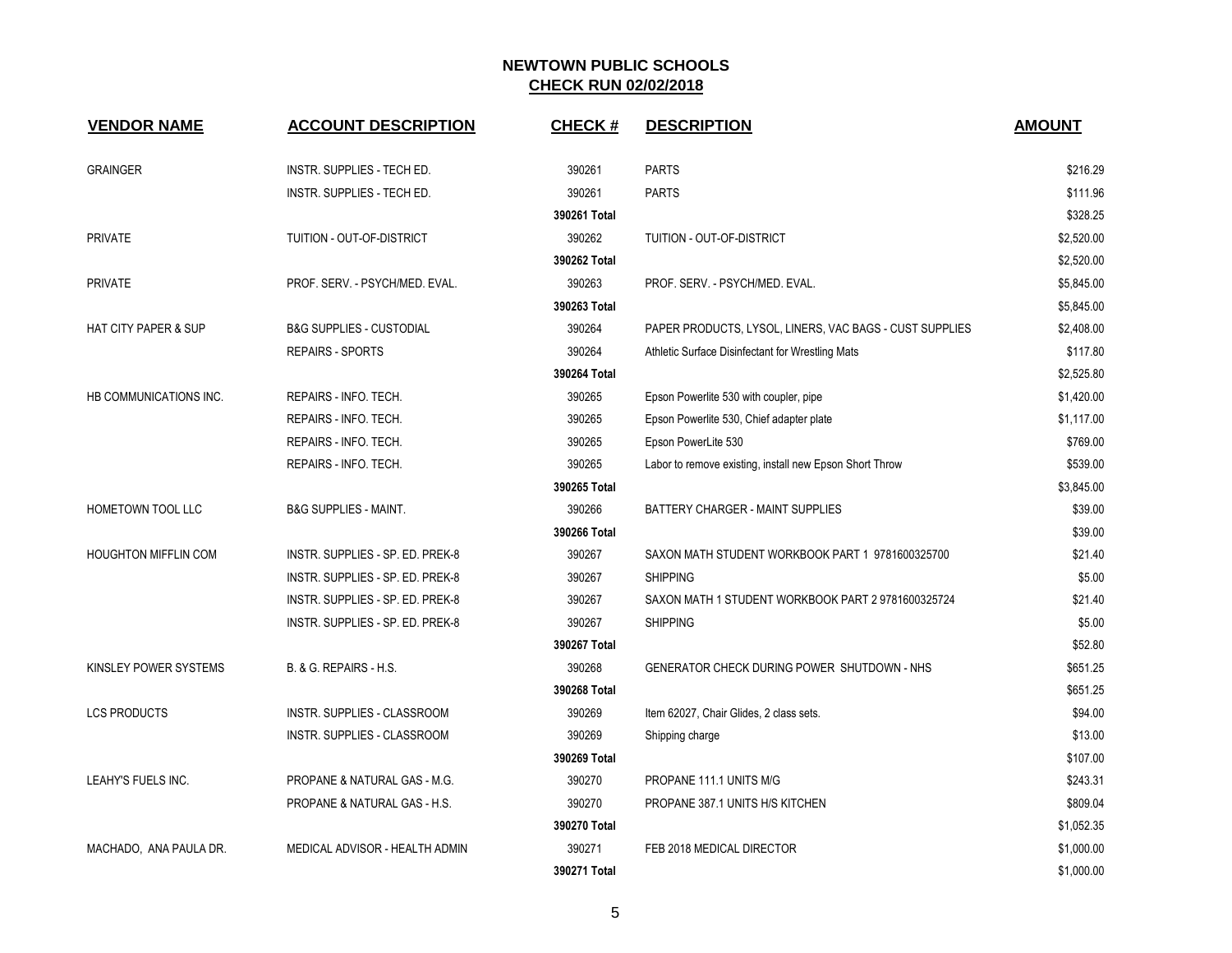| <b>VENDOR NAME</b>               | <b>ACCOUNT DESCRIPTION</b>      | <b>CHECK#</b> | <b>DESCRIPTION</b>                                                   | <b>AMOUNT</b> |
|----------------------------------|---------------------------------|---------------|----------------------------------------------------------------------|---------------|
| MASON W.B. INC.                  | OFF. SUPPLIES - BUS. SERV.      | 390272        | <b>WATER 2017/18</b>                                                 | \$24.95       |
|                                  | OFF. SUPPLIES - BUS. SERV.      | 390272        | <b>SUPPLIES 2017/18</b>                                              | \$31.22       |
|                                  | OFF. SUPPLIES - BUS. SERV.      | 390272        | <b>SUPPLIES 2017/18</b>                                              | \$11.82       |
|                                  | OFF. SUPPLIES - BUS. SERV.      | 390272        | <b>SUPPLIES 2017/18</b>                                              | \$14.98       |
|                                  | OFF. SUPPLIES - BUS. SERV.      | 390272        | COFFEE 2017/18                                                       | \$68.34       |
|                                  | <b>INSTR. SUPPLIES - ART</b>    | 390272        | PAPER- ROLL- GLUE STICK- SEE CART                                    | \$7.08        |
|                                  | INSTR. SUPPLIES - ART           | 390272        | PAPER- ROLL- GLUE STICK- SEE CART                                    | \$139.69      |
|                                  | <b>INSTR. SUPPLIES - ART</b>    | 390272        | PAPER- ROLL- GLUE STICK- SEE CART                                    | \$4.34        |
|                                  | <b>INSTR. SUPPLIES - ART</b>    | 390272        | PAPER- ROLL- GLUE STICK- SEE CART                                    | \$5.19        |
|                                  | <b>INSTR. SUPPLIES - ART</b>    | 390272        | PAPER- ROLL- GLUE STICK- SEE CART                                    | (\$8.28)      |
|                                  | <b>INSTR. SUPPLIES - ART</b>    | 390272        | PAPER- ROLL- GLUE STICK- SEE CART                                    | \$6.81        |
|                                  | OFF. SUPPLIES - ADMIN.          | 390272        | Paper and other classroom items, social studies portion.             | \$48.17       |
|                                  | INSTR. SUPPLIES - SCIENCE       | 390272        | Paper and other classroom items, science portion.                    | \$430.89      |
|                                  | INSTR. SUPPLIES - SCIENCE       | 390272        | Paper and other classroom items, science portion                     | \$168.00      |
|                                  | INSTR. SUPPLIES - CLASSROOM     | 390272        | 75 reams copier paper/10 cases tissues                               | (\$681.72)    |
|                                  | INSTR. SUPPLIES - CLASSROOM     | 390272        | 75 reams copier paper/10 cases tissues                               | \$1,290.90    |
|                                  | INSTR. SUPPLIES - CLASSROOM     | 390272        | 75 reams copier paper/10 cases tissues                               | \$1,097.50    |
|                                  | OFF. SUPPLIES - PUPIL SERV.     | 390272        | 2 FASTENER FOLDERS                                                   | \$221.16      |
|                                  | INSTR. SUPPLIES - T.A.P./FLEX   | 390272        | INDEX CARDS-BATTERIES-STAPLER                                        | \$58.17       |
|                                  |                                 | 390272 Total  |                                                                      | \$2,939.21    |
| <b>MATT BELLACE PRESENTATION</b> | STAFF TRAIN. - CLASSROOM        | 390273        | <b>FRESHMAN PRESENTATION</b>                                         | \$1,500.00    |
|                                  |                                 | 390273 Total  |                                                                      | \$1,500.00    |
| MAURO, KATIE                     | <b>SUPPLIES - LIBRARY</b>       | 390274        | Book Sleeve Laminate, 4 Rolls                                        | \$95.75       |
|                                  |                                 | 390274 Total  |                                                                      | \$95.75       |
| MCKENNEY MECHANICAL CONTR        | <b>EMERGENCY REPAIRS - H.S.</b> | 390275        | BOILER #2 CHAMBER REPAIR - NHS                                       | \$2,596.89    |
|                                  |                                 | 390275 Total  |                                                                      | \$2,596.89    |
| MEASUREMENT INCORPORATED         | INSTR. SUPPLIES - CLASSROOM     | 390276        | PEG Writing Subscription - New- includes Account Setup/Roster Import | \$2,615.00    |
|                                  |                                 | 390276 Total  |                                                                      | \$2,615.00    |
| <b>MELIORA ACADEMY INC.</b>      | TUITION - OUT-OF-DISTRICT       | 390277        | <b>TUITION - OUT-OF-DISTRICT</b>                                     | \$14,561.00   |
|                                  |                                 | 390277 Total  |                                                                      | \$14,561.00   |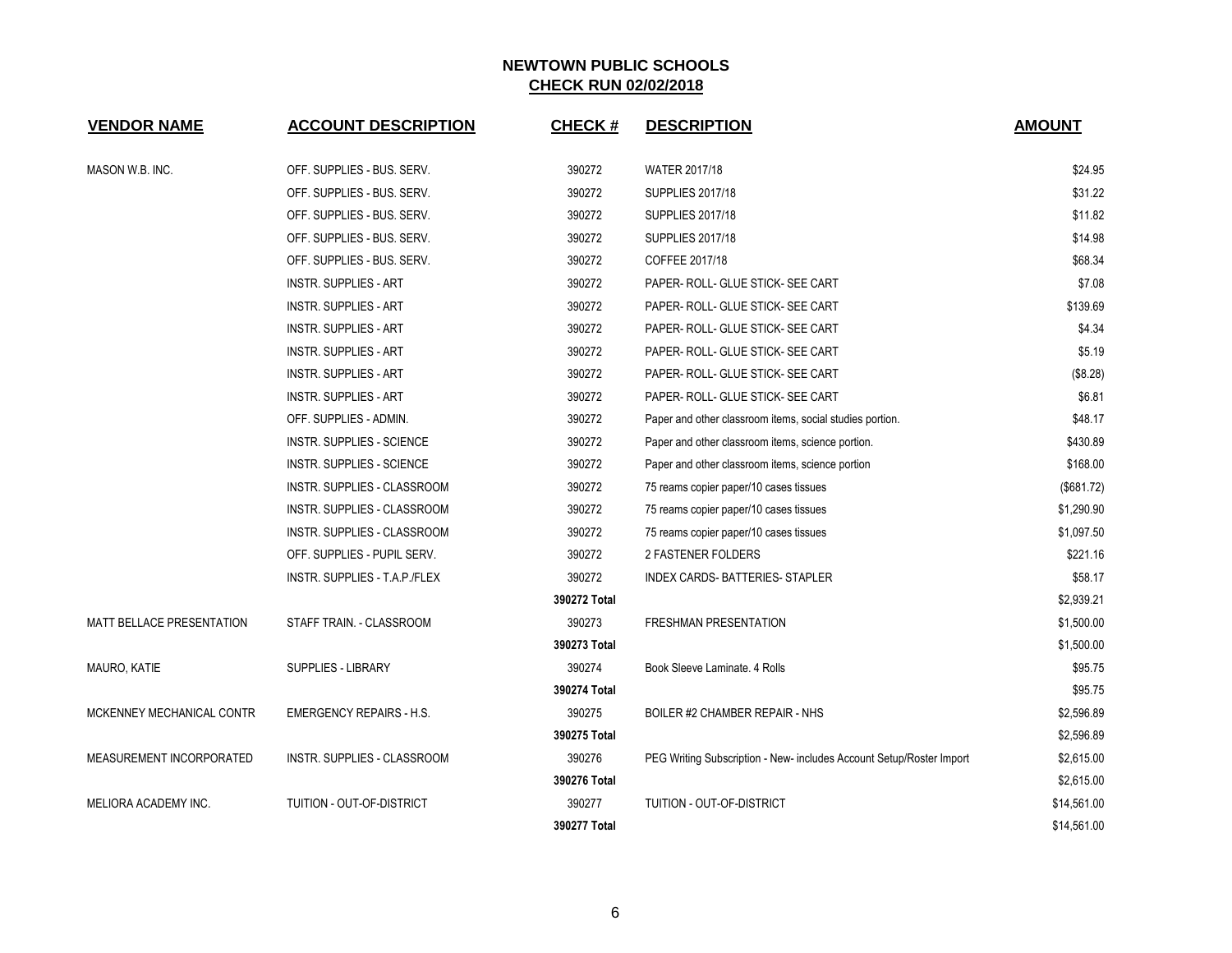| <b>VENDOR NAME</b>      | <b>ACCOUNT DESCRIPTION</b>        | <b>CHECK#</b> | <b>DESCRIPTION</b>                                   | <b>AMOUNT</b> |
|-------------------------|-----------------------------------|---------------|------------------------------------------------------|---------------|
| <b>MEMOLI, MATT</b>     | STAFF TRAVEL - CLASSROOM          | 390278        | TRAVEL OCT-DEC 2017                                  | \$129.58      |
|                         | STAFF TRAVEL - CLASSROOM          | 390278        | TRAVEL JAN 2018                                      | \$119.35      |
|                         |                                   | 390278 Total  |                                                      | \$248.93      |
| <b>MITCHELL</b>         | <b>FUEL FOR VEHICLES - TRANS.</b> | 390279        | PROPANE FOR BUSES 1250.8 GAL                         | \$1,363.37    |
|                         | FUEL FOR VEHICLES - TRANS.        | 390279        | PROPANE FOR BUSES 651.0 GAL                          | \$709.59      |
|                         | FUEL FOR VEHICLES - TRANS.        | 390279        | PROPANE FOR BUSES 1687.8 GAL                         | \$1,839.70    |
|                         |                                   | 390279 Total  |                                                      | \$3,912.66    |
| MOBILE MINI, INC.       | <b>EQUIP RENTAL - SPORTS</b>      | 390280        | <b>CONTAINER RENTAL</b>                              | \$95.00       |
|                         | EQUIP RENTAL - SPORTS             | 390280        | <b>CONTAINER RENTAL</b>                              | \$75.00       |
|                         | EQUIP RENTAL - SPORTS             | 390280        | <b>CONTAINER RENTAL</b>                              | \$75.00       |
|                         |                                   | 390280 Total  |                                                      | \$245.00      |
| MORETTI, CHRIS          | SUPPLIES - LIBRARY                | 390281        | <b>LIBRARY SUPPLIES</b>                              | \$160.42      |
|                         |                                   | 390281 Total  |                                                      | \$160.42      |
| MORSE & CO, E.A.        | <b>REPAIRS - CUSTODIAL</b>        | 390282        | <b>CUST MACHINE REPAIRS - HOM</b>                    | \$30.20       |
|                         |                                   | 390282 Total  |                                                      | \$30.20       |
| <b>MUSIC &amp; ARTS</b> | <b>INSTR. SUPPLIES - MUSIC</b>    | 390283        | 2017/2018 Music Supplies                             | \$206.69      |
|                         | <b>INSTR. SUPPLIES - MUSIC</b>    | 390283        | 2017/2018 Music Supplies                             | \$10.80       |
|                         |                                   | 390283 Total  |                                                      | \$217.49      |
| <b>NAESP</b>            | OFF. SUPPLIES - ADMIN.            | 390284        | Membership                                           | \$235.00      |
|                         |                                   | 390284 Total  |                                                      | \$235.00      |
| NEW ENGLAND SPORTSWEAR  | <b>INSTR. SUPPLIES - SPORTS</b>   | 390285        | Athletic Class Act Leadship Council Ref Order # 2484 | \$1,281.00    |
|                         |                                   | 390285 Total  |                                                      | \$1,281.00    |
| NEWTOWN BOARD OF EDU    | MEDICAL INS. PREMIUMS             | 390286        | LONG TERM DISABILITY                                 | \$2,147.33    |
|                         | <b>ADMINISTRATION FEES</b>        | 390286        | COBRA ADM FEE FEB 2018                               | \$300.00      |
|                         | <b>ADMINISTRATION FEES</b>        | 390286        | RETIREE ADM FEE JAN 2018                             | \$185.00      |
|                         | LIFE INSURANCE                    | 390286        | <b>AD&amp;D PREMIUM</b>                              | \$1,184.42    |
|                         | LIFE INSURANCE                    | 390286        | LIFE PREMIUM                                         | \$5,922.10    |
|                         |                                   | 390286 Total  |                                                      | \$9,738.85    |
| NEWTOWN CULINARY DEPT.  | INSTR. SUPPLIES - CLASSROOM       | 390287        | JUNIOR/SENIOR PROJECT PRESENTATIONS                  | \$50.00       |
|                         | INSTR. SUPPLIES - GUIDANCE        | 390287        | SCHOLARSHIP MEETING                                  | \$125.00      |
|                         |                                   | 390287 Total  |                                                      | \$175.00      |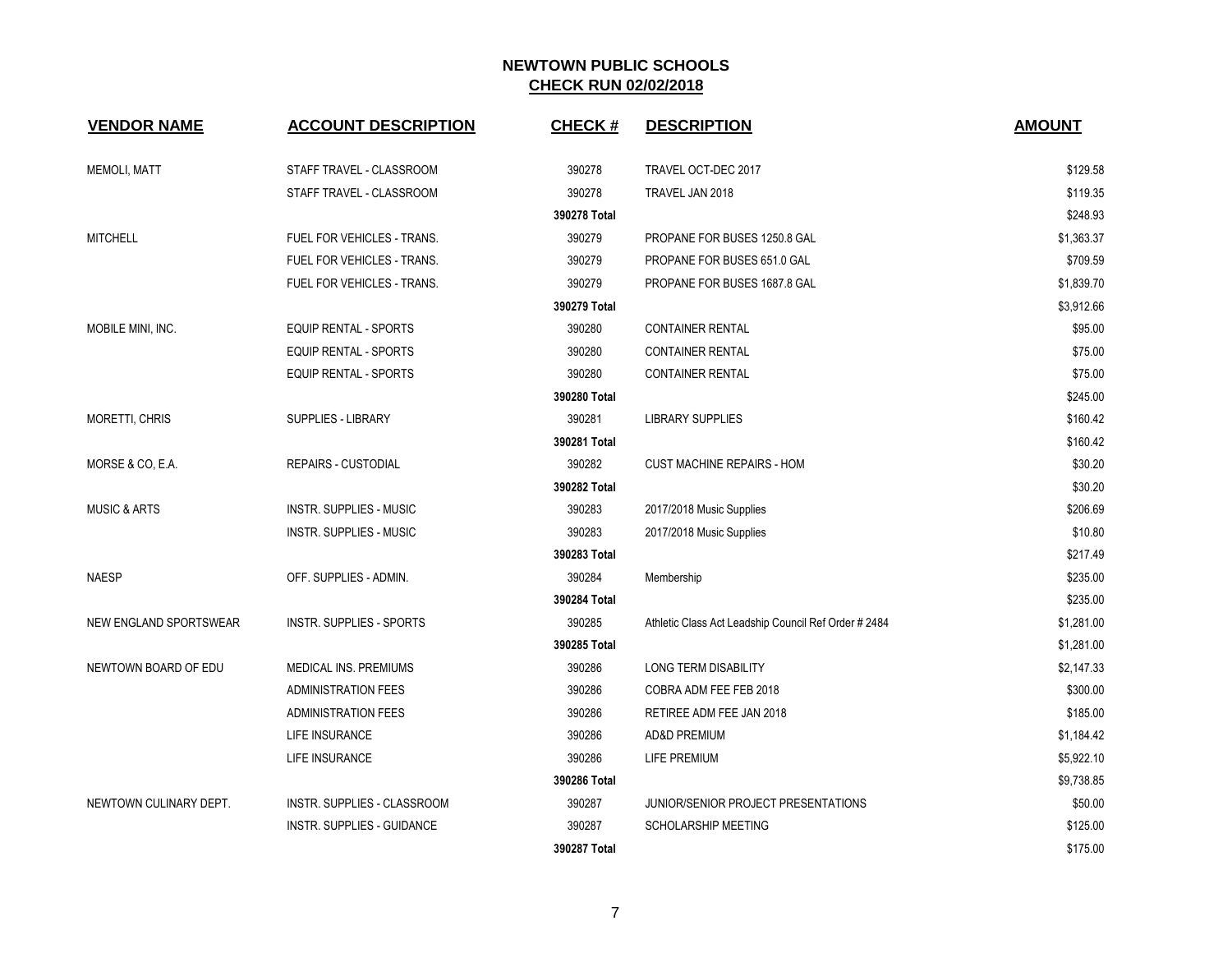| <b>VENDOR NAME</b>               | <b>ACCOUNT DESCRIPTION</b>          | <b>CHECK#</b> | <b>DESCRIPTION</b>                                          | <b>AMOUNT</b> |
|----------------------------------|-------------------------------------|---------------|-------------------------------------------------------------|---------------|
| NEWTOWN HARDWARE                 | <b>REPAIRS - SPORTS</b>             | 390288        | Ref Inv #1805 - Plexiglas to protect Inspirational Posters  | \$440.00      |
|                                  |                                     | 390288 Total  |                                                             | \$440.00      |
| NEWTOWN MIDDLE SCHOOL            | CONTRACTED SERV. - SPORTS           | 390289        | For payment of basketball officials.                        | \$62.22       |
|                                  | CONTRACTED SERV. - SPORTS           | 390289        | For payment of basketball officials.                        | \$248.88      |
|                                  |                                     | 390289 Total  |                                                             | \$311.10      |
| <b>NEWTOWN POWER EQUIPMENT I</b> | <b>REPAIRS - MAINT.</b>             | 390290        | POWER TOOL REPAIR - MAINT REPAIRS                           | \$42.50       |
|                                  |                                     | 390290 Total  |                                                             | \$42.50       |
| NEXTSTAGE DESIGN LLC             | CAPITAL OUTLAY-NHS AUDITORIUM       | 390291        | REVIEW & APPROVAL FOR PHASE II CONTRACTS FOR HIS AUDITORIUM | \$5,000.00    |
|                                  | CAPITAL OUTLAY-NHS AUDITORIUM       | 390291        | REVIEW & APPROVAL FOR PHASE II CONTRACTS FOR HIS AUDITORIUM | \$5,000.00    |
|                                  |                                     | 390291 Total  |                                                             | \$10,000.00   |
| OSTAR, CATHY                     | INSTR. SUPPLIES - T.A.P./FLEX       | 390292        | T.A.P. SUPPLIES                                             | \$502.81      |
|                                  |                                     | 390292 Total  |                                                             | \$502.81      |
| PALOIAN, RICHARD S.              | <b>B&amp;G SUPPLIES - CUSTODIAL</b> | 390293        | SHOES (80674)                                               | \$150.00      |
|                                  |                                     | 390293 Total  |                                                             | \$150.00      |
| PEMBROKE PUMPING SERVICES        | <b>EQUIP RENTAL - B&amp;G</b>       | 390294        | PORTA POTTY DEC/JAN - NHS AUDITORIUM PROJECT                | \$115.00      |
|                                  | EQUIP RENTAL - B&G                  | 390294        | PORTA POTTY DEC/JAN - NHS AUDITORIUM PROJECT                | \$120.00      |
|                                  |                                     | 390294 Total  |                                                             | \$235.00      |
| PETTY CASH - SPEC ED M/S         | INSTR. SUPPLIES - TRANSITIONAL      | 390295        | PETTY CASH                                                  | \$286.84      |
|                                  |                                     | 390295 Total  |                                                             | \$286.84      |
| POPE, JONATHAN                   | CONTRACTED SERV. - MUSIC            | 390296        | Contracted Hours for Accompanying 2018 Winter Concert       | \$300.00      |
|                                  |                                     | 390296 Total  |                                                             | \$300.00      |
| PROACTIVE SPORTS MEDICINE        | <b>INSTR. SUPPLIES - SPORTS</b>     | 390297        | <b>Athletic Training Services</b>                           | \$100.00      |
|                                  |                                     | 390297 Total  |                                                             | \$100.00      |
| PROJECTOR LAMP SOURCE            | SUPPLIES - LIBRARY                  | 390298        | QT212811, Lamp Module PLSL7751-V13H010L79                   | \$87.29       |
|                                  |                                     | 390298 Total  |                                                             | \$87.29       |
| <b>QUINNIPIAC UNIVERSITY</b>     | UNIVERSITY INTERNS                  | 390299        | INTERNED 2017 FALL SEMESTER                                 | \$6,000.00    |
|                                  |                                     | 390299 Total  |                                                             | \$6,000.00    |
| SAN ANGELO, ANDREW               | STAFF TRAVEL - SOC. STUDIES         | 390300        | TRAVEL HOTEL NCSS                                           | \$461.12      |
|                                  |                                     | 390300 Total  |                                                             | \$461.12      |
| SCHOLASTIC READING CLUB          | <b>INSTR. SUPPLIES - READING</b>    | 390301        | Scholastic Reading club purchases for reading classes       | \$203.00      |
|                                  |                                     | 390301 Total  |                                                             | \$203.00      |